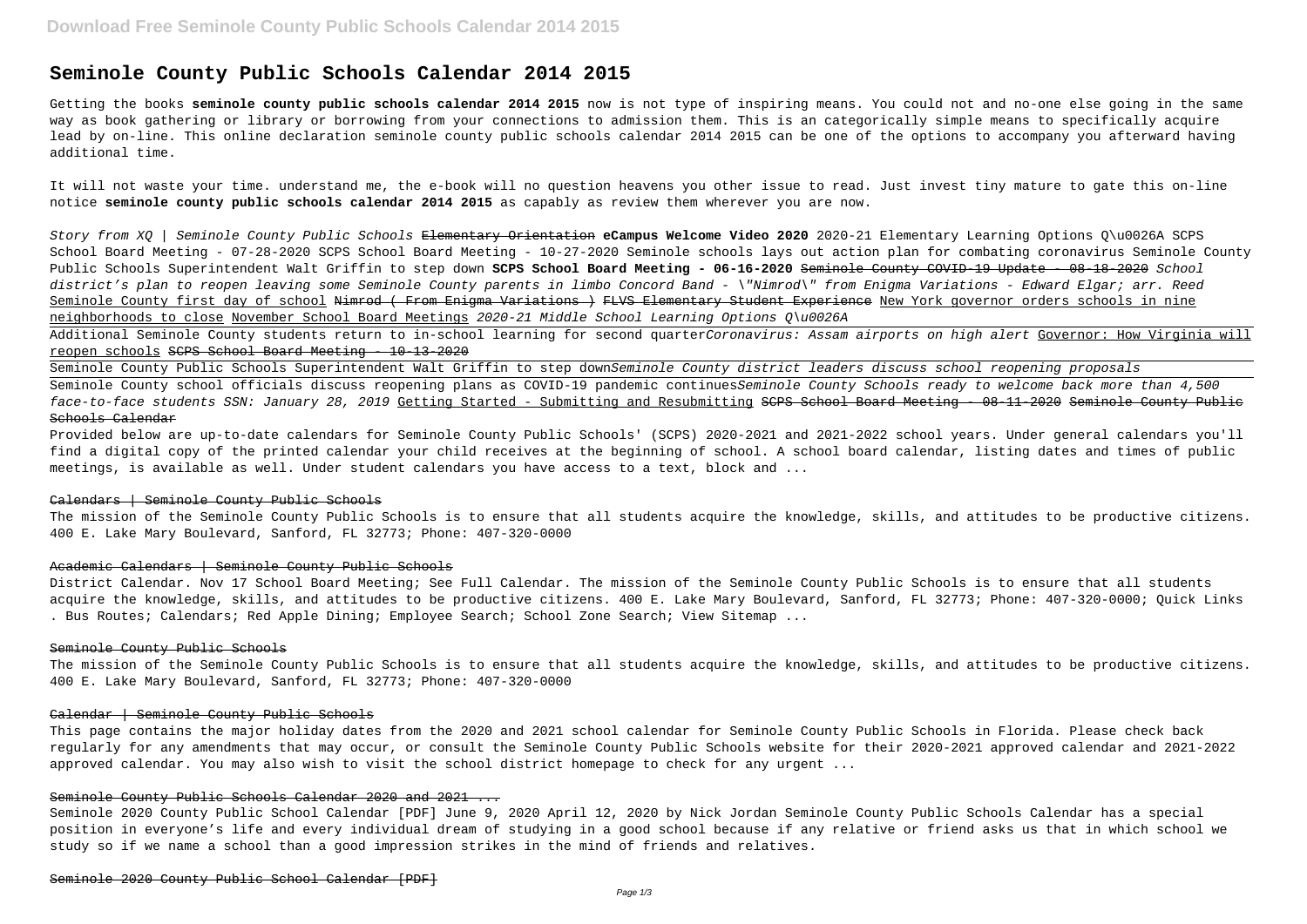This page contains the major holiday dates from the 2020 and 2021 school calendar for Seminole County Schools in Georgia. Please check back regularly for any amendments that may occur, or consult the Seminole County Schools website for their 2020-2021 approved calendar.You may also wish to visit the school district homepage to check for any urgent or last-minute updates that may not have been ...

#### Seminole County Schools Calendar 2020 and 2021 ...

This page contains the major holiday dates from the 2020 and 2021 school calendar for Seminole Public Schools in Oklahoma. Please check back regularly for any amendments that may occur, or consult the Seminole Public Schools website for their 2020-2021 approved calendar.You may also wish to visit the school district homepage to check for any urgent or last-minute updates that may not have been ...

#### Seminole Public Schools Calendar 2020 and 2021 ...

SEMINOLE COUNTY PUBLIC SCHOOLS REVISED STUDENT CALENDAR 2020-2021 Date of Board Adoption: July 14, 2020 Definition of Descriptions: • Schools Closed = Teachers and students not in attendance; Educational Support Center open for business • Schools Closed for Students – Students not in attendance; Teachers are working & Educational Support Center is open for business • School System ...

### SEMINOLE COUNTY PUBLIC SCHOOLS

Welcome to Seminole County Public Schools, an "A" rated academically high-performing school district. We invite you to explore our School Board meeting web portal. This web portal will allow you to search and view School Board meeting documents, calendars, and much more. Our School Board meetings are held at our Educational Support Center located at 400 E. Lake Mary Blvd., Sanford, FL ...

SEMINOLE COUNTY PUBLIC SCHOOLS STUDENT CALENDAR 2018-2019 Date of Board Adoption: April 4, 2017 Definition of Descriptions: Schools Closed = Teachers and students not in attendance; Educational Support Center open for business Schools Closed for Students – Students not in attendance; Teachers are working & Educational Support Center is open for business School System Closed – Teachers ...

#### SEMINOLE COUNTY PUBLIC SCHOOLS

Calendars . View the SHS Activities & Athletics Calendar . Month. Year. Seminole High School; 2701 Ridgewood Avenue; Sanford, FL 32773 ; Phone: 407-320-5050; Fax: 407-320-5090; Seminole High School 9th Grade Center Edward Blacksheare Campus ...

#### Calendars - Seminole High School

Seminole County Public Schools are tuition-free, publicly funded schools that are legally required to accept and provide an education to all children from Kindergarten age through Grade 12 in Seminole County, OK. Each of the fifty state constitutions includes a requirement for the provision of a Public School system, and each state, including Oklahoma, also has a compulsory education law that ...

## Public Schools - Seminole County, OK (Enrollment & Calendars)

## Meeting Portal - Seminole County Public Schools, Florida

2020-2021 Academic Calendar STAFF RESOURCES Code of Ethics for Educators ... The Seminole County School System has two (2) 2000 Model International - 72 Passenger Buses for sale. Each bus has the following: - Air Conditioners- 7.3 Liter Engine with... read more. School Closed. Due to the weather and road conditions, there will be no school tomorrow, Thursday, September 17, 2020. Classes will ...

## Seminole County School System

Seminole County Public Schools menus, powered by Nutrislice. Nutrislice is the leading provider of digital menus, signage, and ordering software. View menus online or with the Nutrislice app.

## Nutrislice Menus | Seminole County Public Schools

Seminole County Public Schools are tuition-free, publicly funded schools that are legally required to accept and provide an education to all children from Kindergarten age through Grade 12 in Seminole County, FL. Each of the fifty state constitutions includes a requirement for the provision of a Public School system, and each state, including Florida, also has a compulsory education law that ...

# Public Schools - Seminole County, FL (Enrollment & Calendars)

Seminole County Public Schools are tuition-free, publicly funded schools that are legally required to accept and provide an education to all children from Kindergarten age through Grade 12 in Seminole County, GA. Each of the fifty state constitutions includes a requirement for the provision of a